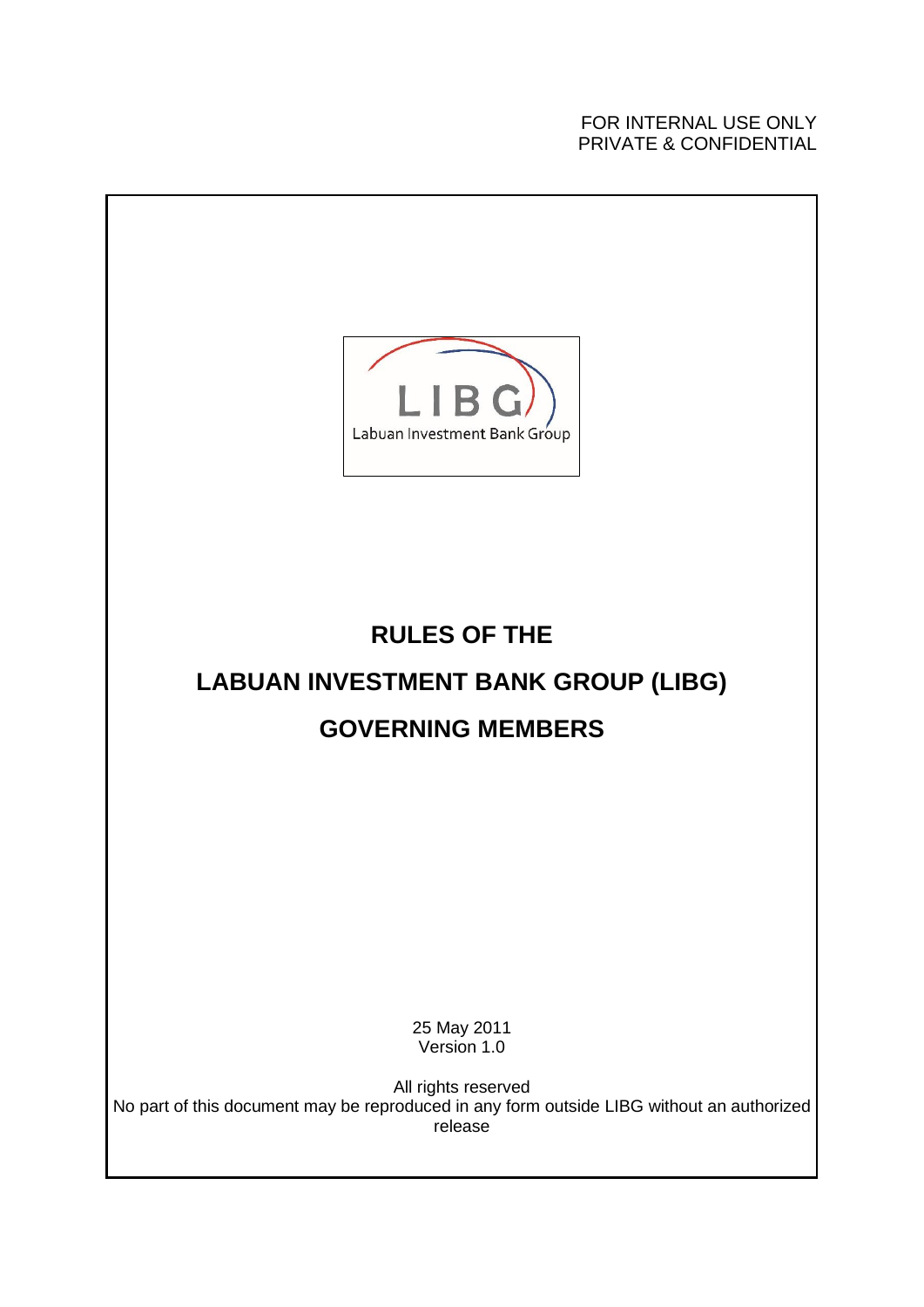# **RULES OF LABUAN INVESTMENT BANK GROUP, MALAYSIA**

### **Name**

1. The Labuan Licensed Investment Banks industry representation group shall be called **Labuan Investment Bank Group ("LIBG")**, hereinafter referred to as "LIBG".

## **Purpose**

2. The purpose of forming the LIBG is to establish a self-regulating body for the Investment Banks, which are incorporated in Labuan, Malaysia and regulated by the Labuan Financial Services Authority (Labuan FSA).

#### **Objectives**

- 3. The objectives of the LIBG shall be the following:
	- a. To promote the Federal Territory of Labuan (Labuan) as an International Business Centre.
	- b. To deal with common issues of concern.
	- c. To disseminate information of common interest.
	- d. To communicate and/or liaise with relevant authorities and bodies on all matters affecting the interest of members.
	- e. Generally to promote and protect the mutual interest of members and to do all such other lawful acts as are incidental and conducive to the attainment of the above objectives or any of them.

## **Scope**

- 4. In achieving the objectives of the LIBG, the following shall be the scope of work to be undertaken by the LIBG:
	- a. To receive proposals affecting industry wide practices.
	- b. To prepare the Committee's view on such proposals for the attention of the authorities.
	- c. To administrate industry wide conduct.
	- d. To undertake any other activities that might promote Labuan FSA or be beneficial to the members.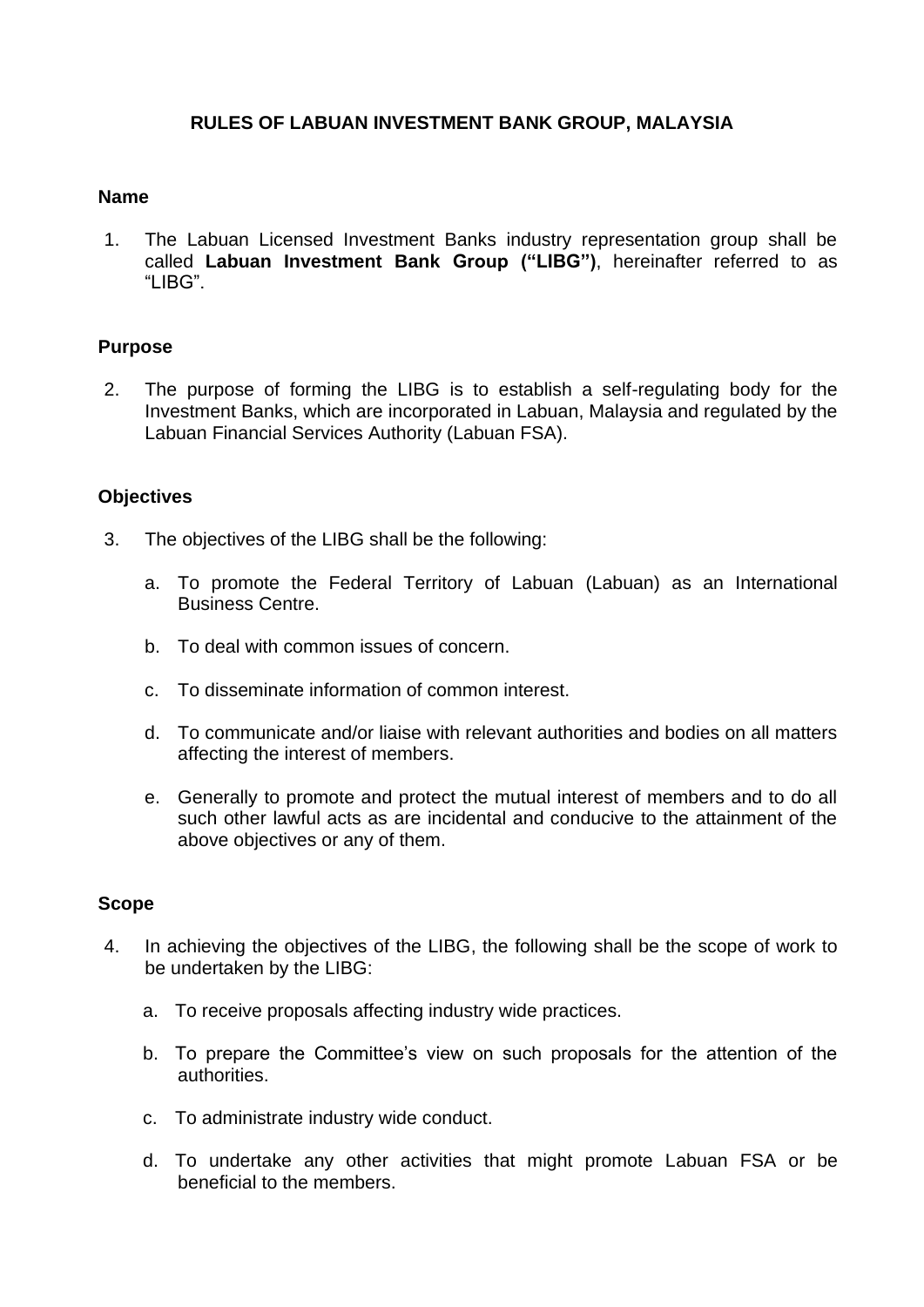# **Membership**

- 5. The membership to LIBG shall be for Labuan companies established or registered under The Labuan Companies Act, 1990 for the sole and exclusive purpose of carrying on investment banking business in Labuan, under the Labuan Offshore Banking Act, 1990 and subsequently Labuan Financial Services and Securities Act 2010 and who shall hold a valid license to carry of such business.
- 6. New members shall be admitted into LIBG as and when they become eligible and subject to the simple majority approval of the Committee.

# **Members' Representation**

7. The members shall be represented by the Principal Officer of the member or his/her absences, by the deputy or any other nominee of the member.

# **The Committee**

- 8. A Committee comprising no less than 3 members of LIBG shall be formed to facilitate smooth functioning of LIBG.
- 9. The members shall vote for the appointment of the Chairman, Deputy Chairman and Secretary of the Committee and the Director General of Labuan FSA be notified of the appointment of the Committee so elected.
- 10. All communication among members of LIBG shall be via e-mails or any other form of communication deemed appropriate. In this respect all members of LIBG shall provide up-to-date e-mail address to the Secretary.

# **Proceedings of the Committee**

- 11. The Committee shall meet as often as it shall consider necessary or desirable but shall not be less than four (4) times a year. The Meetings shall be convened by the Chairman giving not less than 2 days written notice stating the objectives for which such meeting is being convened. However, the Chairman may call a meeting at a shorter notice at his/her discretion in case of an emergency, in which case it shall not be necessary to give notice in writing or issue an agenda of the meeting.
- 12. Any member appointed to the Committee may appoint one (but not more than one) of its nominee to represent that member at meetings of the Committee. The appointment of the nominee shall be pursuant to clause 7.
- 13. At the meetings of the Committee, each Committee member shall have one vote. The Chairman shall have one vote but no casting vote.
- 14. No member of the Committee shall be entitled to any salary.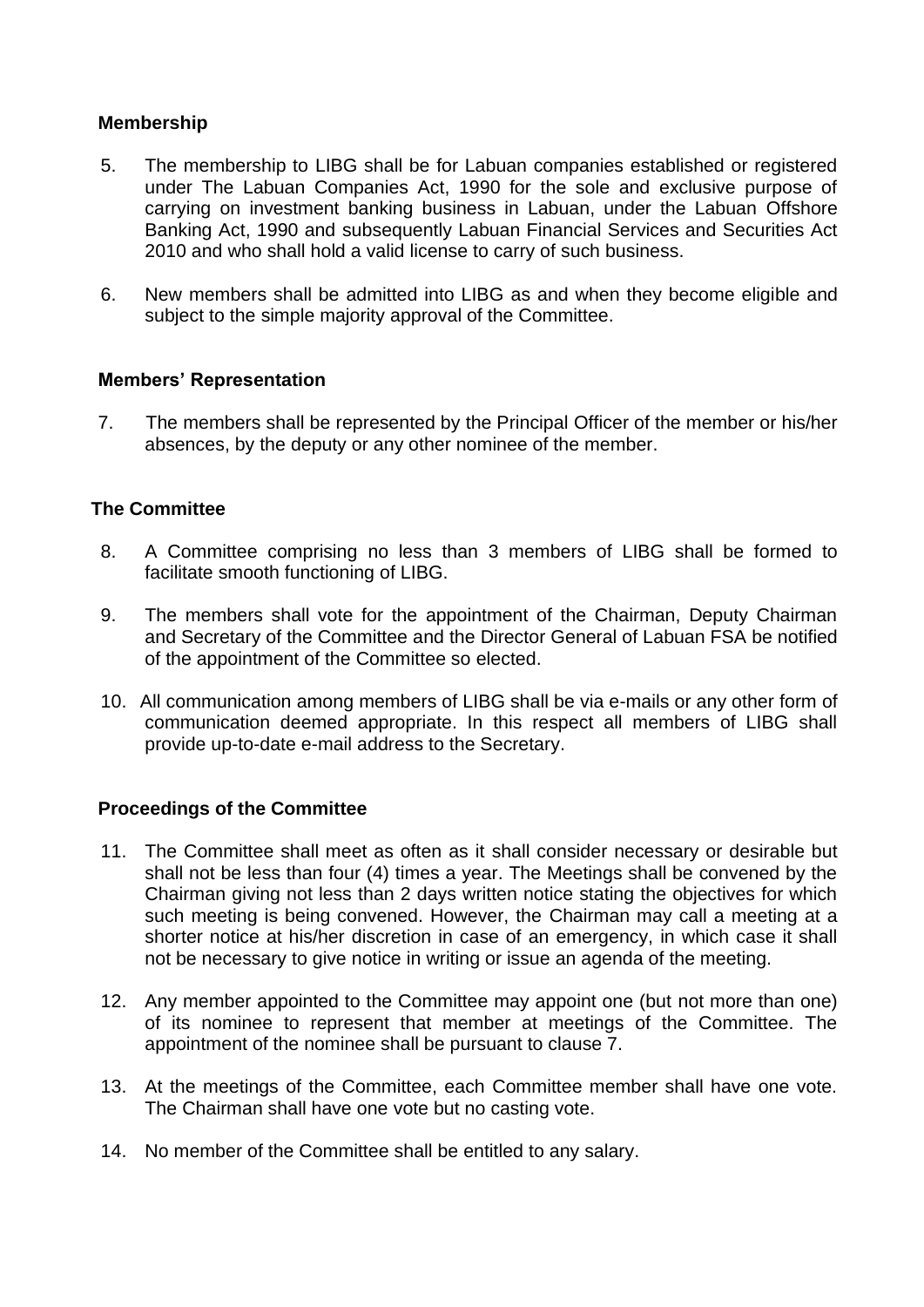15. Except as herein specifically provided otherwise, a resolution (if required) shall be a resolution when it has been passed by simple majority of the Committee members present and voting.

# **Frequency of Meetings**

- 16. The Committee shall meet as often as it shall consider necessary or desirable but shall not be less than four (4) times in a year.
- 17. LIBG shall meet at least twice a year with Labuan FSA of which one meeting is sufficient with committee members.

## **Duties of Chairman**

- 18. The Chairman shall preside at all meetings of the Committee including meeting with members and shall be responsible for proper conduct of all such meetings.
- 19. In the event when the Chairman is absent, the Deputy Chairman or the Secretary may conduct the meeting.

## **Duties of Secretary**

- 20. The Secretary shall:
	- a. Maintain minutes of all meetings of LIBG and its committee, the records and expenses of LIBG and to act as the co-ordinating centre for its correspondence.
	- b. Perform such other duties as may from time to time be assigned to him/her by the Committee.

## **Membership Classification**

- 21. The members of LIBG shall be classified into one class of ordinary membership comprising of all operating Labuan Investment Banks and holding a current banking licence issued by Labuan FSA:
	- a. Any member where licence has been suspended or revoked by the Authorities, shall automatically be terminated from its membership of LIBG.
	- b. Membership of LIBG is automatic as and when Labuan FSA notifies LIBG of new operating investment banks.
	- c. Membership is compulsory for all operating Labuan Investment Banks.